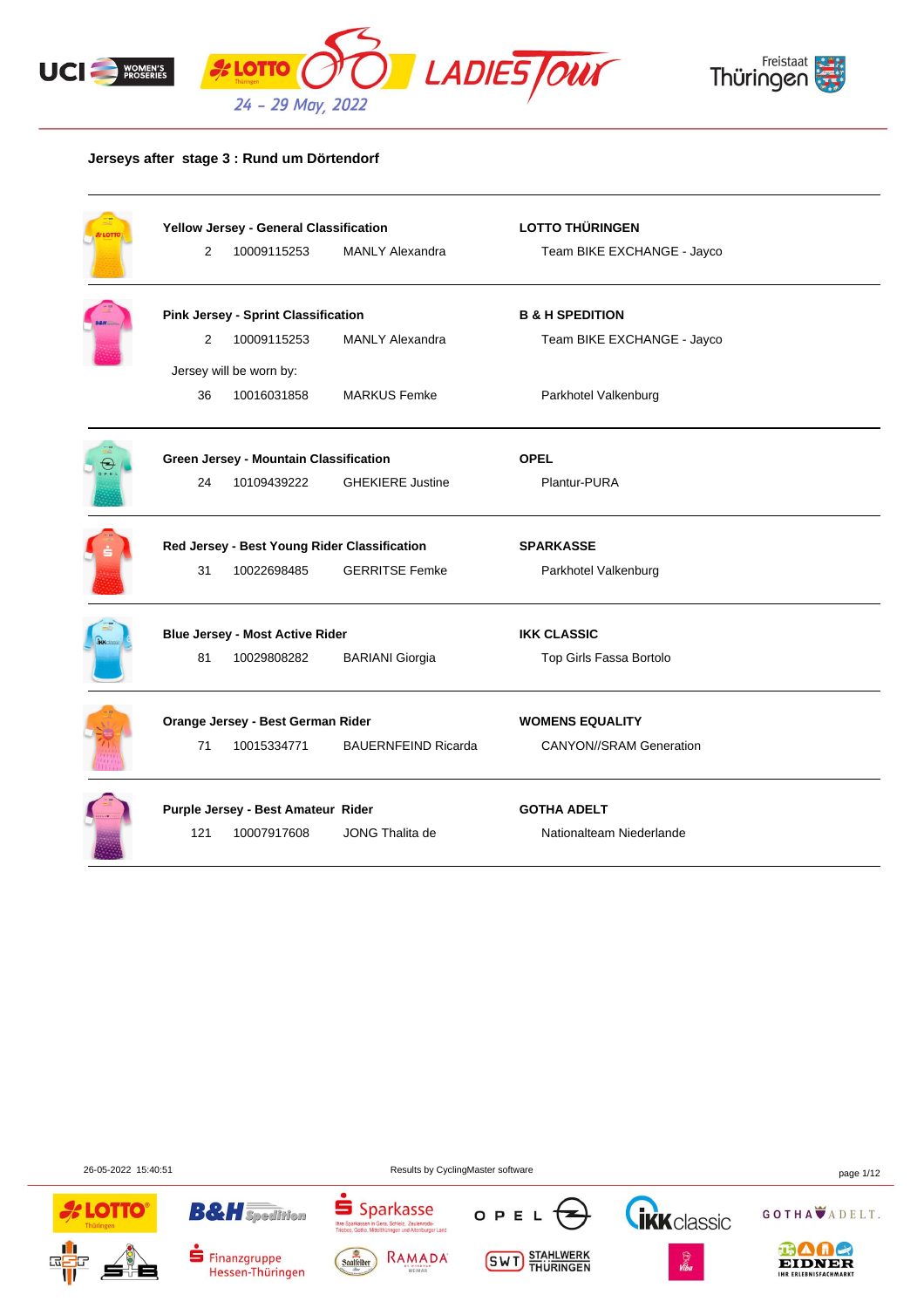





### **Result Stage 3 : Rund um Dörtendorf**

*Distance: 129.2 km Average speed of the winner: 37.458 km/h Number of starters: 93 Riders abandoning the race: 1*

| Pos            | Nr  | UCI ID      | Surname, Name                                               | Team                             | Cat | Time    | Gap  | <b>Bonus</b> |
|----------------|-----|-------------|-------------------------------------------------------------|----------------------------------|-----|---------|------|--------------|
| 1              | 2   | 10009115253 | <b>MANLY Alexandra</b>                                      | Team BIKE EXCHANGE - Jayco       |     | 3:26:57 |      | 10"          |
| $\overline{c}$ | 14  | 10009639962 | LACH Marta                                                  | CERATIZIT - WNT Pro Cycling Team |     | 3:26:57 |      | 6"           |
| 3              | 31  | 10022698485 | <b>GERRITSE Femke</b>                                       | Parkhotel Valkenburg             |     | 3:26:57 |      | 4"           |
| 4              | 71  | 10015334771 | <b>BAUERNFEIND Ricarda</b>                                  | <b>CANYON//SRAM Generation</b>   |     | 3:27:01 | 0:04 |              |
| $\mathbf 5$    | 42  | 10010199330 | <b>HOLDEN Elizabeth</b>                                     | Le Col - Wahoo                   |     | 3:27:01 | 0:04 |              |
| 6              | 21  | 10003293940 | <b>CANT Sanne</b>                                           | Plantur-PURA                     |     | 3:27:01 | 0:04 |              |
| $\overline{7}$ | 126 | 10014217150 | ADEGEEST Loes                                               | Nationalteam Niederlande         |     | 3:27:01 | 0:04 |              |
| 8              | 83  | 10014963848 | <b>MARTURANO Greta</b>                                      | Top Girls Fassa Bortolo          |     | 3:27:01 | 0:04 |              |
| 9              | 125 | 10059824126 | EMPEL Fem van                                               | Nationalteam Niederlande         |     | 3:27:01 | 0:04 |              |
| 10             | 13  | 10007278822 | CONFALONIERI Maria Giulia                                   | CERATIZIT - WNT Pro Cycling Team |     | 3:27:01 | 0:04 |              |
| 11             | 34  | 10022772146 | <b>BREDEWOLD Mischa</b>                                     | Parkhotel Valkenburg             |     | 3:27:01 | 0:04 |              |
| 12             | 46  | 10123257476 | AGT Eva van                                                 | Le Col - Wahoo                   |     | 3:27:01 | 0:04 |              |
| 13             | 91  | 10087839746 | <b>FRAIN Nicole</b>                                         | Roxsolt Liv Sram                 |     | 3:27:01 | 0:04 |              |
| 14             | 101 | 10030159607 | ZANARDI Silvia                                              | <b>BePink</b>                    |     | 3:27:01 | 0:04 |              |
| 15             | 44  | 10086486796 | <b>TOWERS Alice</b>                                         | Le Col - Wahoo                   |     | 3:27:01 | 0:04 |              |
| 16             | 4   | 10008672689 | FIDANZA Arianna                                             | Team BIKE EXCHANGE - Jayco       |     | 3:27:08 | 0:11 |              |
| 17             | 26  | 10016491596 | VELDE Julie van de                                          | Plantur-PURA                     |     | 3:27:08 | 0:11 |              |
| 18             | 63  | 10011033732 | <b>MORICHON Anaïs</b>                                       | Arkea Pro Cycling Team           |     | 3:27:08 | 0:11 |              |
| 19             | 24  | 10109439222 | <b>GHEKIERE Justine</b>                                     | Plantur-PURA                     |     | 3:27:08 | 0:11 |              |
| 20             | 52  | 10010171543 | GÅSKJENN Ingvild                                            | Team Coop-Hitec Products         |     | 3:27:12 | 0:15 |              |
| 21             | 146 | 10054429714 | RIEDMANN Linda                                              | Nationalteam Deutschland         |     | 3.27:14 | 0:17 |              |
| 22             | 143 | 10004603137 | <b>KASPER Romy</b>                                          | Nationalteam Deutschland         |     | 3:27:16 | 0:19 |              |
| 23             | 84  | 10014963040 | SILVESTRI Debora                                            | Top Girls Fassa Bortolo          |     | 3:27:16 | 0:19 |              |
| 24             | 1   | 10011138311 | ROSEMAN-GANNON Ruby                                         | Team BIKE EXCHANGE - Jayco       |     | 3:27:16 | 0:19 |              |
| 25             | 132 | 10064983920 | GOOSSENS Marthe                                             | Nationalteam Belgien             |     | 3:27:20 | 0:23 |              |
| 26             | 36  | 10016031858 | <b>MARKUS Femke</b>                                         | Parkhotel Valkenburg             |     | 3:27:20 | 0:23 |              |
| 27             | 65  | 10009817895 | <b>RICHIOUD Greta</b>                                       | Arkea Pro Cycling Team           |     | 3:27:28 | 0:31 |              |
| 28             | 121 | 10007917608 | <b>JONG Thalita de</b>                                      | Nationalteam Niederlande         | Α   | 3:27:31 | 0:34 |              |
| 29             | 64  | 10014322739 | <b>COSTON Morgane</b>                                       | Arkea Pro Cycling Team           |     | 3:27:35 | 0:38 |              |
| 30             | 161 | 10092556168 | <b>FOX Katharina</b>                                        | MAXX-SOLAR LINDIG Women Racir A  |     | 3:27:35 | 0:38 |              |
| 31             | 23  | 10008082912 | <b>WORST Annemarie</b>                                      | Plantur-PURA                     |     | 3:27:37 | 0:40 |              |
| 32             | 106 | 10015335377 | HAJKOVA Markéta                                             | <b>BePink</b>                    |     | 3:27:37 | 0:40 |              |
| 33             | 112 | 10009861951 | <b>DOCX Mieke</b>                                           | Lotto Soudal Ladies              |     | 3:27:40 | 0:43 |              |
| 34             | 113 | 10062630153 | <b>GEURTS Mijntje</b>                                       | Lotto Soudal Ladies              |     | 3:27:40 | 0:43 |              |
| 35             | 62  | 10088433466 | <b>BIRIUKOVA Yulija</b>                                     | Arkea Pro Cycling Team           |     | 3:27:42 | 0:45 |              |
| 36             | 32  | 10023144483 | <b>NOOIJEN Lieke</b>                                        | Parkhotel Valkenburg             |     | 3:27:42 | 0:45 |              |
| 37             | 114 | 10064951483 | GIELKENS Esmée                                              | Lotto Soudal Ladies              |     | 3:27:42 | 0:45 |              |
| 38             | 43  | 10058506340 | <b>KING Eluned</b>                                          | Le Col - Wahoo                   |     | 3:27:42 | 0:45 |              |
| 39             | 33  | 10022814279 | ROOIJEN Anne van                                            | Parkhotel Valkenburg             |     | 3:27:42 | 0:45 |              |
| 40             | 66  | 10066772861 | <b>FOUQUENET Amandine</b>                                   | Arkea Pro Cycling Team           |     | 3:27:49 | 0:52 |              |
| 41             | 144 | 10036432776 | <b>STERN Friederike</b>                                     | Nationalteam Deutschland         |     | 3:27:52 | 0:55 |              |
| 42             | 22  | 10009857305 | ALVARADO Ceylin                                             | Plantur-PURA                     |     | 3:27:52 | 0:55 |              |
| 43             | 154 | 10036382660 | <b>KRAHL Judith</b>                                         | <b>Team Stuttgart</b>            | A   | 3:27:52 | 0:55 |              |
| 44             | 25  | 10009081204 | <b>SUBEMILCH Laura</b>                                      | Plantur-PURA                     |     | 3:27:54 | 0:57 |              |
| 45             | 35  | 10015510381 | HAAFTEN Kirstie van                                         | Parkhotel Valkenburg             |     | 3:27:54 | 0:57 |              |
| 46             | 11  | 10004602935 | <b>BRENNAUER Lisa</b>                                       | CERATIZIT - WNT Pro Cycling Team |     | 3:27:54 | 0:57 |              |
| 47             | 103 | 10029945904 | <b>BRUFANI</b> Letizia                                      | <b>BePink</b>                    |     | 3:27:54 | 0:57 |              |
| 48             | 141 | 10036547863 | <b>BUCH Hannah</b>                                          | Nationalteam Deutschland         |     | 3:27:57 | 1:00 |              |
| 49             | 93  | 10112270713 | <b>FIELD Matilda</b>                                        | Roxsolt Liv Sram                 |     | 3:28:02 | 1:05 |              |
| 50             | 92  | 10014838051 | <b>BARROW Justine</b>                                       | Roxsolt Liv Sram                 |     | 3:28:02 | 1:05 |              |
| 51             | 133 | 10083955504 | VAN EYNDE Fien                                              | Nationalteam Belgien             |     | 3:28:06 | 1:09 |              |
| 52             | 163 | 10048561416 | <b>SCHOPPE Olivia</b>                                       | MAXX-SOLAR LINDIG Women Racir A  |     | 3:28:06 | 1:09 |              |
| 53             | 73  | 10009859325 | <b>ESPINOLA SALINAS Agua Marina CANYON//SRAM Generation</b> |                                  |     | 3:28:10 | 1:13 |              |
| 54             | 151 | 10036352247 | DOPJANS Hanna                                               | <b>Team Stuttgart</b>            | A   | 3:28:10 | 1:13 |              |
| 55             | 105 | 10028734212 | <b>VITILLO Matilde</b>                                      | <b>BePink</b>                    |     | 3:28:12 | 1:15 |              |
| 56             | 124 | 10023376071 | WETERING Carola van de                                      | Nationalteam Niederlande         |     | 3:28:20 | 1:23 |              |

26-05-2022 15:40:51 Results by CyclingMaster software page 2/12





**B&H** Spedition



 $S<sub>parkasse</sub>$ 

**Thre Spa**<br>Triphae







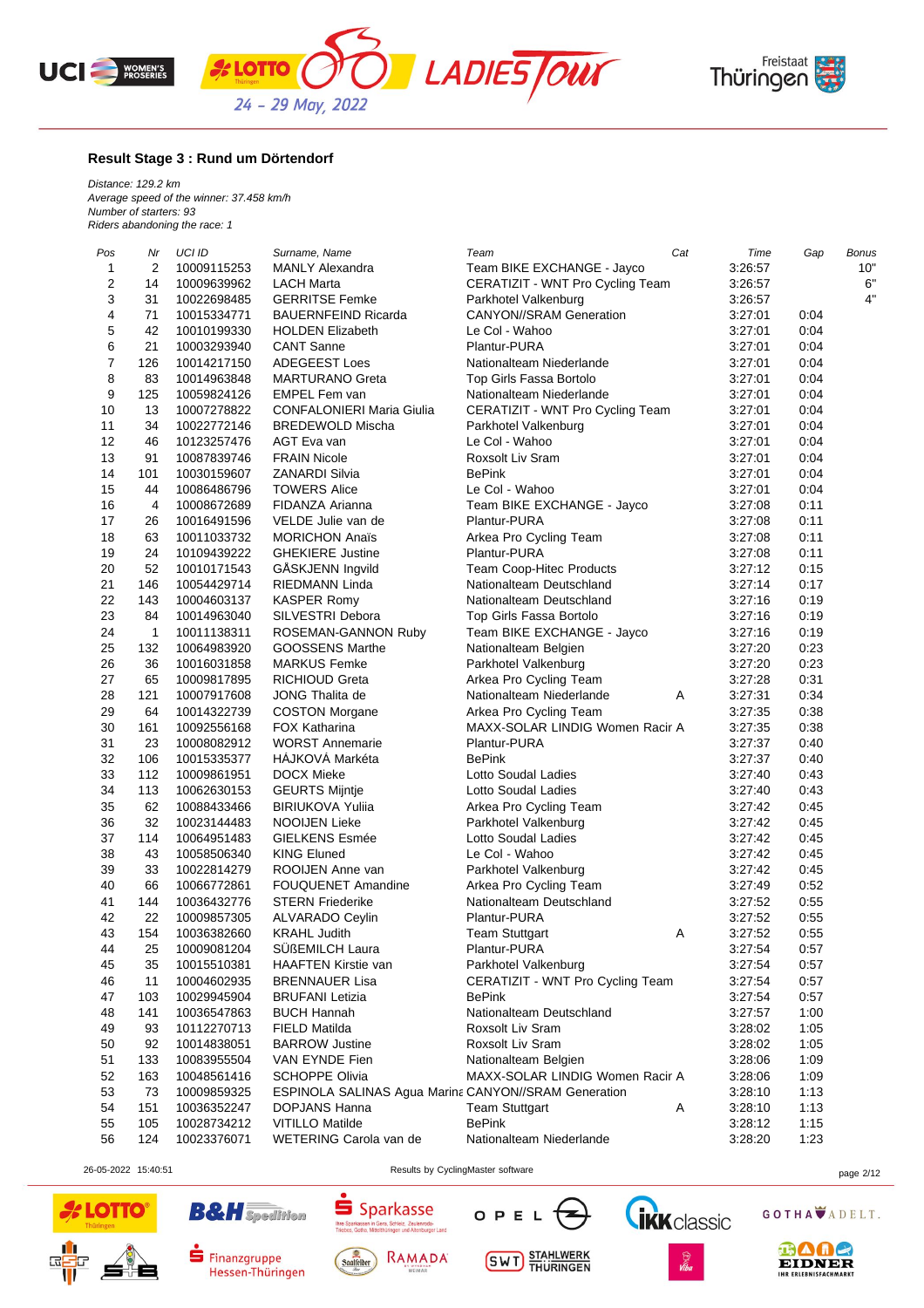

**A** LOTTO





| Pos | Nr          | <b>UCI ID</b> | Surname, Name             | Cat<br>Team                      | Time    | Gap        | <b>Bonus</b> |
|-----|-------------|---------------|---------------------------|----------------------------------|---------|------------|--------------|
| 57  | 3           | 10007808682   | <b>BAKER Georgia</b>      | Team BIKE EXCHANGE - Jayco       | 3:28:24 | 1:27       |              |
| 58  | 81          | 10029808282   | <b>BARIANI</b> Giorgia    | Top Girls Fassa Bortolo          | 3:28:26 | 1:29       |              |
| 59  | 85          | 10030291666   | <b>MONTICOLO Iris</b>     | Top Girls Fassa Bortolo          | 3.28.26 | 1:29       |              |
| 60  | 134         | 10009126266   | <b>VERDONSCHOT Laura</b>  | Nationalteam Belgien<br>Α        | 3:28:26 | 1:29       |              |
| 61  | 116         | 10010200845   | <b>WATERREUS Kylie</b>    | Lotto Soudal Ladies              | 3:28:32 | 1:35       |              |
| 62  | 102         | 10067575638   | <b>TEOLIS Jade</b>        | <b>BePink</b>                    | 3:28:33 | 1:36       |              |
| 63  | 162         | 10005316590   | <b>VENTKER Lydia</b>      | MAXX-SOLAR LINDIG Women Racir A  | 3:28:35 | 1:38       |              |
| 64  | 15          | 10016000536   | TEUTENBERG Lea Lin        | CERATIZIT - WNT Pro Cycling Team | 3:28:42 | 1:45       |              |
| 65  | 41          | 10009750096   | <b>CHRISTIAN Anna</b>     | Le Col - Wahoo                   | 3:28:46 | 1:49       |              |
| 66  | 45          | 10014189262   | <b>VERHULST Gladys</b>    | Le Col - Wahoo                   | 3:28:46 | 1:49       |              |
| 67  | 123         | 10023161560   | <b>HENGEVELD Daniek</b>   | Nationalteam Niederlande         | 3:29:09 | 2:12       |              |
| 68  | $\,$ 5 $\,$ | 10078996780   | <b>CAMPBELL Teniel</b>    | Team BIKE EXCHANGE - Jayco       | 3:29:32 | 2:35       |              |
| 69  | 86          | 10067801061   | PALAZZI Alice             | Top Girls Fassa Bortolo          | 3:29:49 | 2:52       |              |
| 70  | 122         | 10091217366   | <b>OUDEMAN Maud</b>       | Nationalteam Niederlande         | 3:32:53 | 5:56       |              |
| 71  | 54          | 10020423332   | <b>JØRGENSEN Tiril</b>    | Team Coop-Hitec Products         | 3:37:26 | 10:29      |              |
| 72  | 155         | 10055683135   | <b>LANTZSCH Selma</b>     | <b>Team Stuttgart</b><br>Α       | 3.37.26 | 10:29      |              |
| 73  | 74          | 10076897338   | NZAYISENGA Valentine      | <b>CANYON//SRAM Generation</b>   | 3:37:31 | 10:34      |              |
| 74  | 153         | 10036347496   | <b>KASTENHUBER Sarah</b>  | <b>Team Stuttgart</b><br>Α       | 3:37:36 | 10:39      |              |
| 75  | 156         | 10051579126   | <b>STELLING Victoria</b>  | <b>Team Stuttgart</b><br>A       | 3:37:38 | 10:41      |              |
| 76  | 16          | 10036382559   | <b>SEIDEL Clea</b>        | CERATIZIT - WNT Pro Cycling Team | 3:37:44 | 10:47      |              |
| 77  | 104         | 10030483848   | <b>CRESTANELLO Lara</b>   | <b>BePink</b>                    | 3:37:44 | 10:47      |              |
| 78  | 165         | 10015539986   | <b>SCHULZ Tina</b>        | MAXX-SOLAR LINDIG Women Racir A  | 3:37:44 | 10:47      |              |
| 79  | 166         | 10099254525   | <b>STARK Michelle</b>     | MAXX-SOLAR LINDIG Women Racir A  | 3:37:44 | 10:47      |              |
| 80  | 115         | 10065040807   | <b>VERVLOET Sterre</b>    | Lotto Soudal Ladies              | 3:37:44 | 10:47      |              |
| 81  | 131         | 10009777681   | <b>DELBAERE</b> Fien      | Nationalteam Belgien             | 3:37:44 | 10:47      |              |
| 82  | 145         | 10036438537   | <b>REIGNER Lena</b>       | Nationalteam Deutschland         | 3:37:56 | 10:59      |              |
| 83  | 53          | 10092910321   | <b>IVERSEN Ane</b>        | <b>Team Coop-Hitec Products</b>  | 3:38:15 | 11:18      |              |
| 84  | 12          | 10010169220   | <b>BRAUßE Franziska</b>   | CERATIZIT - WNT Pro Cycling Team | 3:38:15 | 11:18      |              |
| 85  | 135         | 10059925873   | <b>MEERTENS Lone</b>      | Nationalteam Belgien             | 3:38:45 | 11:48      |              |
| 86  | 75          | 10078069422   | <b>SHARPE Llori</b>       | <b>CANYON//SRAM Generation</b>   | 3:49:10 | 22:13      |              |
| 87  | 152         | 10075497710   | PÖHL Kerstin              | <b>Team Stuttgart</b><br>Α       | 3:49:28 | 22:31      |              |
| 88  | 136         | 10023335857   | <b>KNAVEN Senne</b>       | Nationalteam Belgien             | 3:49:28 | 22:31      |              |
| 89  | 142         | 10054101227   | JÄHRIG Fabienne           | Nationalteam Deutschland<br>Α    | 3:49:28 | 22:31      |              |
| 90  | 164         | 10086772241   | <b>HILD Amelie</b>        | MAXX-SOLAR LINDIG Women Racir A  | 3:49:28 | 22:31      |              |
| 91  | 82          | 10029383102   | MICHIELETTO Vanessa       | Top Girls Fassa Bortolo          | 3:49:28 | 22:31      |              |
| 92  | 56          | 10010790121   | <b>RIFFEL Christa</b>     | Team Coop-Hitec Products         | 3:49:28 | 22:31      |              |
|     | 94          | 10124124921   | <b>ALLEN Jacqueline</b>   | Roxsolt Liv Sram                 |         | <b>DNF</b> |              |
|     | 51          | 10022447396   | <b>ANDERSSON Caroline</b> | <b>Team Coop-Hitec Products</b>  |         | <b>DNS</b> |              |
|     | 55          | 10019631871   | <b>MOHR Mari Hole</b>     | <b>Team Coop-Hitec Products</b>  |         | <b>DNS</b> |              |

26-05-2022 15:40:51 Results by CyclingMaster software page 3/12





 $\blacksquare$  Finanzgruppe

Hessen-Thüringen









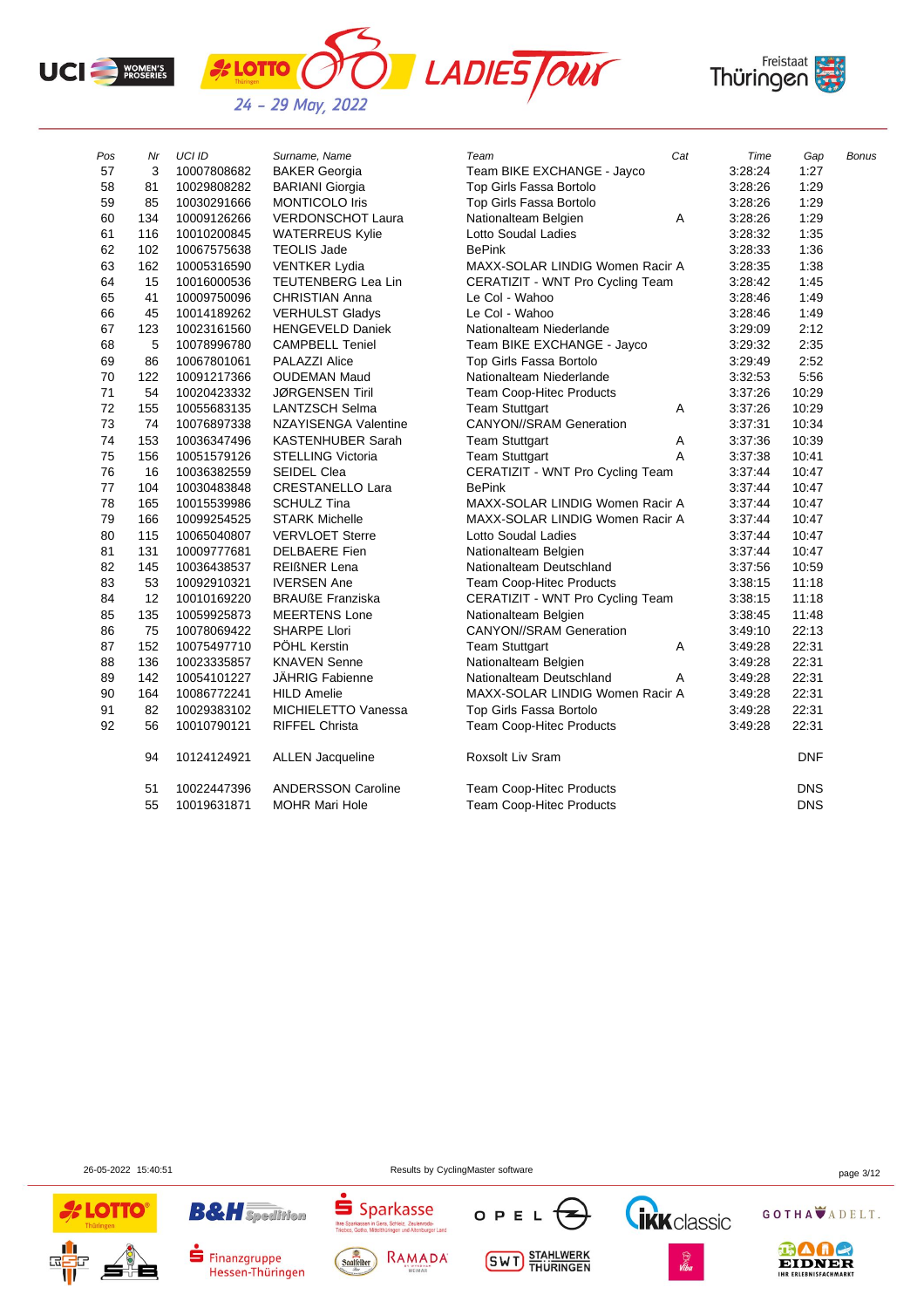





## **Individual Classification by Time after Stage 3 : Rund um Dörtendorf**

| Pos                     | Nr  | UCI ID      | Surname, Name                                        | Team                             | Cat | Time    | Gap   | <b>Bonus</b> |
|-------------------------|-----|-------------|------------------------------------------------------|----------------------------------|-----|---------|-------|--------------|
| 1                       | 2   | 10009115253 | <b>MANLY Alexandra</b>                               | Team BIKE EXCHANGE - Jayco       |     | 8:40:53 |       | 10"3"        |
| $\overline{\mathbf{c}}$ | 14  | 10009639962 | LACH Marta                                           | CERATIZIT - WNT Pro Cycling Team |     | 8:41:15 | 0:22  | 6"           |
| 3                       | 13  | 10007278822 | <b>CONFALONIERI Maria Giulia</b>                     | CERATIZIT - WNT Pro Cycling Team |     | 8:41:18 | 0:25  |              |
| 4                       | 31  | 10022698485 | <b>GERRITSE Femke</b>                                | Parkhotel Valkenburg             |     | 8:41:18 |       | 4"           |
| 5                       | 101 | 10030159607 | <b>ZANARDI Silvia</b>                                | <b>BePink</b>                    |     | 8:41:20 | 0:27  | 2"           |
| 6                       | 42  | 10010199330 | <b>HOLDEN Elizabeth</b>                              | Le Col - Wahoo                   |     | 8:41:24 | 0:31  |              |
| $\overline{7}$          | 21  | 10003293940 | <b>CANT Sanne</b>                                    | Plantur-PURA                     |     | 8:41:26 | 0:33  |              |
| 8                       | 36  | 10016031858 | <b>MARKUS Femke</b>                                  | Parkhotel Valkenburg             |     | 8:41:26 |       | 9"           |
| 9                       | 125 | 10059824126 | EMPEL Fem van                                        | Nationalteam Niederlande         |     | 8:41:26 |       |              |
| 10                      | 34  | 10022772146 | <b>BREDEWOLD Mischa</b>                              | Parkhotel Valkenburg             |     | 8:41:26 |       |              |
| 11                      | 91  | 10087839746 | <b>FRAIN Nicole</b>                                  | Roxsolt Liv Sram                 |     | 8:41:26 |       |              |
| 12                      | 71  | 10015334771 | <b>BAUERNFEIND Ricarda</b>                           | <b>CANYON//SRAM Generation</b>   |     | 8:41:26 |       |              |
| 13                      | 126 | 10014217150 | <b>ADEGEEST Loes</b>                                 | Nationalteam Niederlande         |     | 8:41:26 |       |              |
| 14                      | 83  | 10014963848 | <b>MARTURANO Greta</b>                               | Top Girls Fassa Bortolo          |     | 8:41:26 |       |              |
| 15                      | 1   | 10011138311 | ROSEMAN-GANNON Ruby                                  | Team BIKE EXCHANGE - Jayco       |     | 8:41:33 | 0:40  | 4"           |
| 16                      | 4   | 10008672689 | FIDANZA Arianna                                      | Team BIKE EXCHANGE - Jayco       |     | 8:41:33 |       |              |
| 17                      | 24  | 10109439222 | <b>GHEKIERE Justine</b>                              | Plantur-PURA                     |     | 8:41:33 |       |              |
| 18                      | 63  | 10011033732 | <b>MORICHON Anaïs</b>                                | Arkea Pro Cycling Team           |     | 8:41:33 |       |              |
| 19                      | 44  | 10086486796 | <b>TOWERS Alice</b>                                  | Le Col - Wahoo                   |     |         |       |              |
| 20                      |     |             | AGT Eva van                                          |                                  |     | 8:41:33 |       |              |
| 21                      | 46  | 10123257476 |                                                      | Le Col - Wahoo                   |     | 8:41:33 |       |              |
|                         | 52  | 10010171543 | GÅSKJENN Ingvild                                     | Team Coop-Hitec Products         |     | 8:41:37 | 0:44  |              |
| 22                      | 146 | 10054429714 | <b>RIEDMANN Linda</b>                                | Nationalteam Deutschland         |     | 8:41:39 | 0:46  |              |
| 23                      | 143 | 10004603137 | <b>KASPER Romy</b>                                   | Nationalteam Deutschland         |     | 8:41:41 | 0:48  |              |
| 24                      | 84  | 10014963040 | SILVESTRI Debora                                     | Top Girls Fassa Bortolo          |     | 8:41:41 |       |              |
| 25                      | 132 | 10064983920 | GOOSSENS Marthe                                      | Nationalteam Belgien             |     | 8:41:45 | 0:52  |              |
| 26                      | 26  | 10016491596 | VELDE Julie van de                                   | Plantur-PURA                     |     | 8:41:49 | 0:56  |              |
| 27                      | 65  | 10009817895 | <b>RICHIOUD Greta</b>                                | Arkea Pro Cycling Team           |     | 8:41:53 | 1:00  |              |
| 28                      | 113 | 10062630153 | <b>GEURTS Mijntje</b>                                | Lotto Soudal Ladies              |     | 8:42:12 | 1:19  |              |
| 29                      | 62  | 10088433466 | <b>BIRIUKOVA Yulija</b>                              | Arkea Pro Cycling Team           |     | 8:42:14 | 1:21  |              |
| 30                      | 64  | 10014322739 | <b>COSTON Morgane</b>                                | Arkea Pro Cycling Team           |     | 8:42:14 |       |              |
| 31                      | 22  | 10009857305 | <b>ALVARADO Ceylin</b>                               | Plantur-PURA                     |     | 8:42:17 | 1:24  |              |
| 32                      | 35  | 10015510381 | <b>HAAFTEN Kirstie van</b>                           | Parkhotel Valkenburg             |     | 8:42:19 | 1:26  |              |
| 33                      | 66  | 10066772861 | <b>FOUQUENET Amandine</b>                            | Arkea Pro Cycling Team           |     | 8:42:21 | 1:28  |              |
| 34                      | 92  | 10014838051 | <b>BARROW Justine</b>                                | Roxsolt Liv Sram                 |     | 8:42:34 | 1:41  |              |
| 35                      | 45  | 10014189262 | <b>VERHULST Gladys</b>                               | Le Col - Wahoo                   |     | 8:43:11 | 2:18  |              |
| 36                      | 161 | 10092556168 | <b>FOX Katharina</b>                                 | MAXX-SOLAR LINDIG Women Racii A  |     | 8:44:36 | 3:43  |              |
| 37                      | 154 | 10036382660 | <b>KRAHL Judith</b>                                  | Team Stuttgart                   | Α   | 8:44:49 | 3:56  |              |
| 38                      | 41  | 10009750096 | <b>CHRISTIAN Anna</b>                                | Le Col - Wahoo                   |     | 8:45:39 | 4:46  |              |
| 39                      | 121 | 10007917608 | <b>JONG Thalita de</b>                               | Nationalteam Niederlande         | Α   | 8:45:54 | 5:01  |              |
| 40                      | 106 | 10015335377 | HÁJKOVÁ Markéta                                      | <b>BePink</b>                    |     | 8:45:56 | 5:03  |              |
| 41                      | 112 | 10009861951 | DOCX Mieke                                           | Lotto Soudal Ladies              |     | 8:45:59 | 5:06  |              |
| 42                      | 11  | 10004602935 | <b>BRENNAUER Lisa</b>                                | CERATIZIT - WNT Pro Cycling Team |     | 8:46:17 | 5:24  |              |
| 43                      | 105 | 10028734212 | <b>VITILLO Matilde</b>                               | <b>BePink</b>                    |     | 8:46:35 | 5:42  |              |
| 44                      | 3   | 10007808682 | <b>BAKER Georgia</b>                                 | Team BIKE EXCHANGE - Jayco       |     | 8:46:37 | 5:44  |              |
| 45                      | 81  | 10029808282 | <b>BARIANI Giorgia</b>                               | Top Girls Fassa Bortolo          |     | 8:46:48 | 5:55  |              |
| 46                      | 15  | 10016000536 | TEUTENBERG Lea Lin                                   | CERATIZIT - WNT Pro Cycling Team |     | 8:47:05 | 6:12  |              |
| 47                      | 122 | 10091217366 | <b>OUDEMAN Maud</b>                                  | Nationalteam Niederlande         |     | 8:47:32 | 6:39  |              |
| 48                      | 25  | 10009081204 | SÜßEMILCH Laura                                      | Plantur-PURA                     |     | 8:48:31 | 7:38  |              |
| 49                      | 33  | 10022814279 | ROOIJEN Anne van                                     | Parkhotel Valkenburg             |     | 8:48:37 | 7:44  |              |
| 50                      | 114 | 10064951483 | GIELKENS Esmée                                       | Lotto Soudal Ladies              |     | 8:48:37 |       |              |
| 51                      | 133 | 10083955504 | VAN EYNDE Fien                                       | Nationalteam Belgien             |     | 8:49:01 | 8:08  |              |
| 52                      | 86  | 10067801061 | PALAZZI Alice                                        | Top Girls Fassa Bortolo          |     | 8:50:44 | 9:51  |              |
| 53                      | 43  | 10058506340 | <b>KING Eluned</b>                                   | Le Col - Wahoo                   |     | 8:51:09 | 10:16 |              |
| 54                      | 32  | 10023144483 | NOOIJEN Lieke                                        | Parkhotel Valkenburg             |     | 8:51:09 |       |              |
| 55                      | 73  | 10009859325 | ESPINOLA SALINAS Agua Marina CANYON//SRAM Generation |                                  |     | 8:51:46 | 10:53 |              |
| 56                      | 54  | 10020423332 | <b>JØRGENSEN Tiril</b>                               | <b>Team Coop-Hitec Products</b>  |     | 8:51:51 | 10:58 |              |
| 57                      | 135 | 10059925873 | <b>MEERTENS Lone</b>                                 | Nationalteam Belgien             |     | 8:53:10 | 12:17 |              |
| 58                      | 23  | 10008082912 | <b>WORST Annemarie</b>                               | Plantur-PURA                     |     | 8:53:11 | 12:18 |              |
| 59                      | 5   |             | <b>CAMPBELL Teniel</b>                               |                                  |     |         |       |              |
|                         |     | 10078996780 |                                                      | Team BIKE EXCHANGE - Jayco       |     | 8:53:15 | 12:22 |              |
| 60                      | 124 | 10023376071 | WETERING Carola van de                               | Nationalteam Niederlande         |     | 8:54:11 | 13:18 |              |

26-05-2022 15:40:51 Results by CyclingMaster software page 4/12





**B&H** Spedition



 $S<sub>parkasse</sub>$ 

Thre Sp

J d T K d SSC<br>Gera, Schleiz, Zeulenroda-<br>ttelthüringen und Altenburger Land

**SWT** STAHLWERK

OPEL



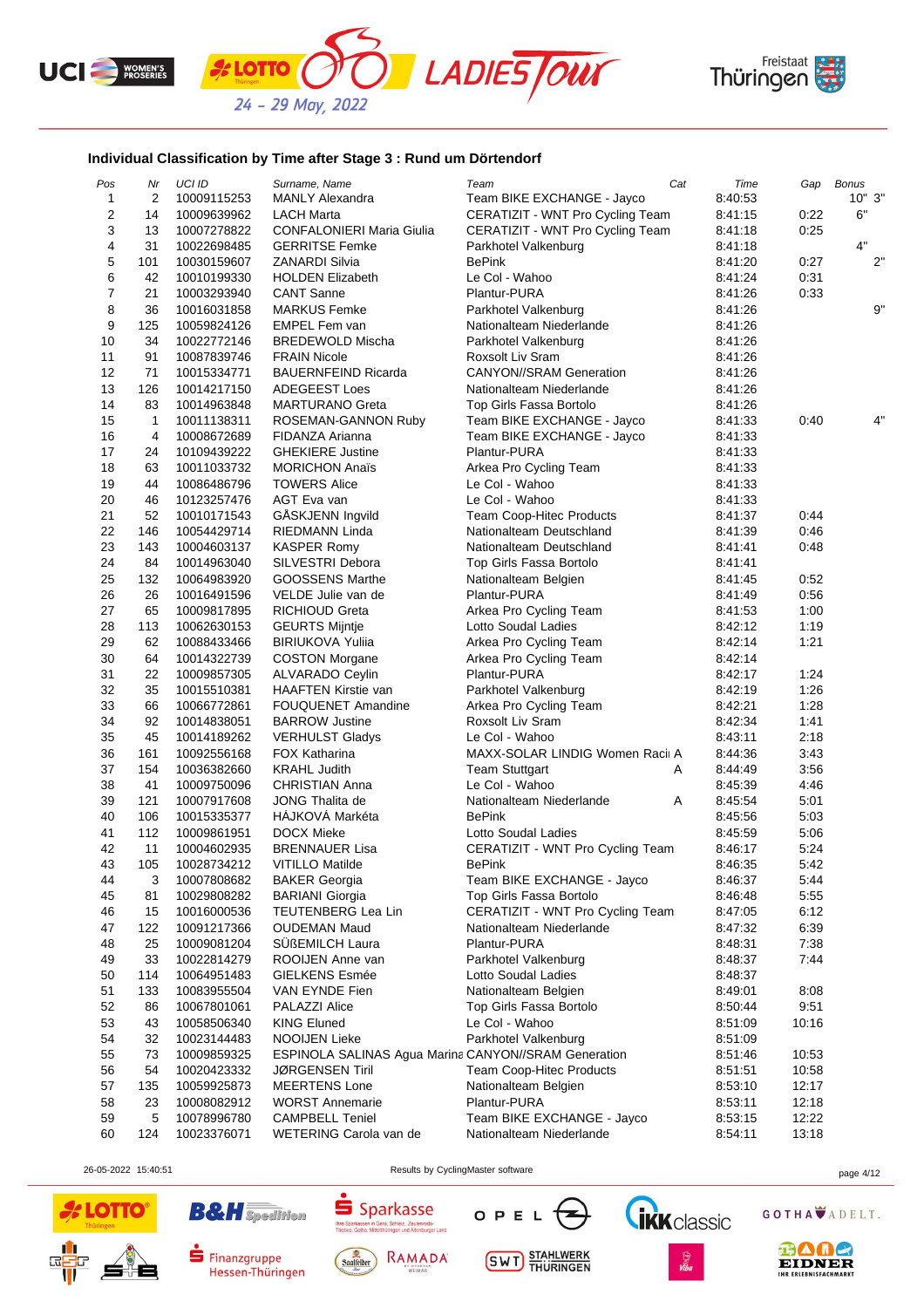





| Pos | Nr  | UCI ID      | Surname, Name            | Cat<br>Team                      | Time    | Gap   | <b>Bonus</b> |
|-----|-----|-------------|--------------------------|----------------------------------|---------|-------|--------------|
| 61  | 163 | 10048561416 | <b>SCHOPPE Olivia</b>    | MAXX-SOLAR LINDIG Women Racir A  | 8:55:21 | 14:28 |              |
| 62  | 116 | 10010200845 | <b>WATERREUS Kylie</b>   | Lotto Soudal Ladies              | 8:55:47 | 14:54 |              |
| 63  | 103 | 10029945904 | <b>BRUFANI Letizia</b>   | <b>BePink</b>                    | 8:57:45 | 16:52 |              |
| 64  | 151 | 10036352247 | <b>DOPJANS Hanna</b>     | <b>Team Stuttgart</b><br>Α       | 8:58:01 | 17:08 |              |
| 65  | 12  | 10010169220 | <b>BRAUßE Franziska</b>  | CERATIZIT - WNT Pro Cycling Team | 8:58:52 | 17:59 |              |
| 66  | 144 | 10036432776 | <b>STERN Friederike</b>  | Nationalteam Deutschland         | 9:00:07 | 19:14 |              |
| 67  | 141 | 10036547863 | <b>BUCH Hannah</b>       | Nationalteam Deutschland         | 9:00:12 | 19:19 |              |
| 68  | 102 | 10067575638 | <b>TEOLIS Jade</b>       | <b>BePink</b>                    | 9:00:48 | 19:55 |              |
| 69  | 85  | 10030291666 | <b>MONTICOLO Iris</b>    | Top Girls Fassa Bortolo          | 9:00:48 |       |              |
| 70  | 134 | 10009126266 | <b>VERDONSCHOT Laura</b> | Nationalteam Belgien<br>Α        | 9:00:48 |       |              |
| 71  | 162 | 10005316590 | <b>VENTKER Lydia</b>     | MAXX-SOLAR LINDIG Women Racii A  | 9:00:57 | 20:04 |              |
| 72  | 123 | 10023161560 | <b>HENGEVELD Daniek</b>  | Nationalteam Niederlande         | 9:00:59 | 20:06 |              |
| 73  | 93  | 10112270713 | <b>FIELD Matilda</b>     | Roxsolt Liv Sram                 | 9:06:50 | 25:57 |              |
| 74  | 155 | 10055683135 | <b>LANTZSCH Selma</b>    | <b>Team Stuttgart</b><br>A       | 9:06:57 | 26:04 |              |
| 75  | 16  | 10036382559 | <b>SEIDEL Clea</b>       | CERATIZIT - WNT Pro Cycling Team | 9:06:58 | 26:05 |              |
| 76  | 166 | 10099254525 | <b>STARK Michelle</b>    | MAXX-SOLAR LINDIG Women Racii A  | 9:07:10 | 26:17 |              |
| 77  | 156 | 10051579126 | <b>STELLING Victoria</b> | <b>Team Stuttgart</b><br>Α       | 9:09:53 | 29:00 |              |
| 78  | 153 | 10036347496 | <b>KASTENHUBER Sarah</b> | <b>Team Stuttgart</b><br>A       | 9:09:58 | 29:05 |              |
| 79  | 115 | 10065040807 | <b>VERVLOET Sterre</b>   | Lotto Soudal Ladies              | 9:09:59 | 29:06 |              |
| 80  | 165 | 10015539986 | <b>SCHULZ Tina</b>       | MAXX-SOLAR LINDIG Women Racii A  | 9:09:59 |       |              |
| 81  | 131 | 10009777681 | <b>DELBAERE Fien</b>     | Nationalteam Belgien             | 9:09:59 |       |              |
| 82  | 104 | 10030483848 | <b>CRESTANELLO Lara</b>  | <b>BePink</b>                    | 9:10:06 | 29:13 |              |
| 83  | 145 | 10036438537 | <b>REIGNER Lena</b>      | Nationalteam Deutschland         | 9:10:11 | 29:18 |              |
| 84  | 53  | 10092910321 | <b>IVERSEN Ane</b>       | <b>Team Coop-Hitec Products</b>  | 9:10:30 | 29:37 |              |
| 85  | 75  | 10078069422 | <b>SHARPE Llori</b>      | <b>CANYON//SRAM Generation</b>   | 9:18:41 | 37:48 |              |
| 86  | 152 | 10075497710 | PÖHL Kerstin             | <b>Team Stuttgart</b><br>Α       | 9:21:43 | 40:50 |              |
| 87  | 164 | 10086772241 | <b>HILD Amelie</b>       | MAXX-SOLAR LINDIG Women Racii A  | 9:21:50 | 40:57 |              |
| 88  | 74  | 10076897338 | NZAYISENGA Valentine     | <b>CANYON//SRAM Generation</b>   | 9:25:19 | 44:26 |              |
| 89  | 142 | 10054101227 | JÄHRIG Fabienne          | Nationalteam Deutschland<br>A    | 9:25:26 | 44:33 |              |
| 90  | 136 | 10023335857 | <b>KNAVEN Senne</b>      | Nationalteam Belgien             | 9:25:26 |       |              |
| 91  | 82  | 10029383102 | MICHIELETTO Vanessa      | Top Girls Fassa Bortolo          | 9:33:55 | 53:02 |              |
| 92  | 56  | 10010790121 | <b>RIFFEL Christa</b>    | <b>Team Coop-Hitec Products</b>  | 9:33:55 |       |              |

26-05-2022 15:40:51 Results by CyclingMaster software page 5/12



**B&H** Spedition

 $\blacksquare$  Finanzgruppe

Hessen-Thüringen









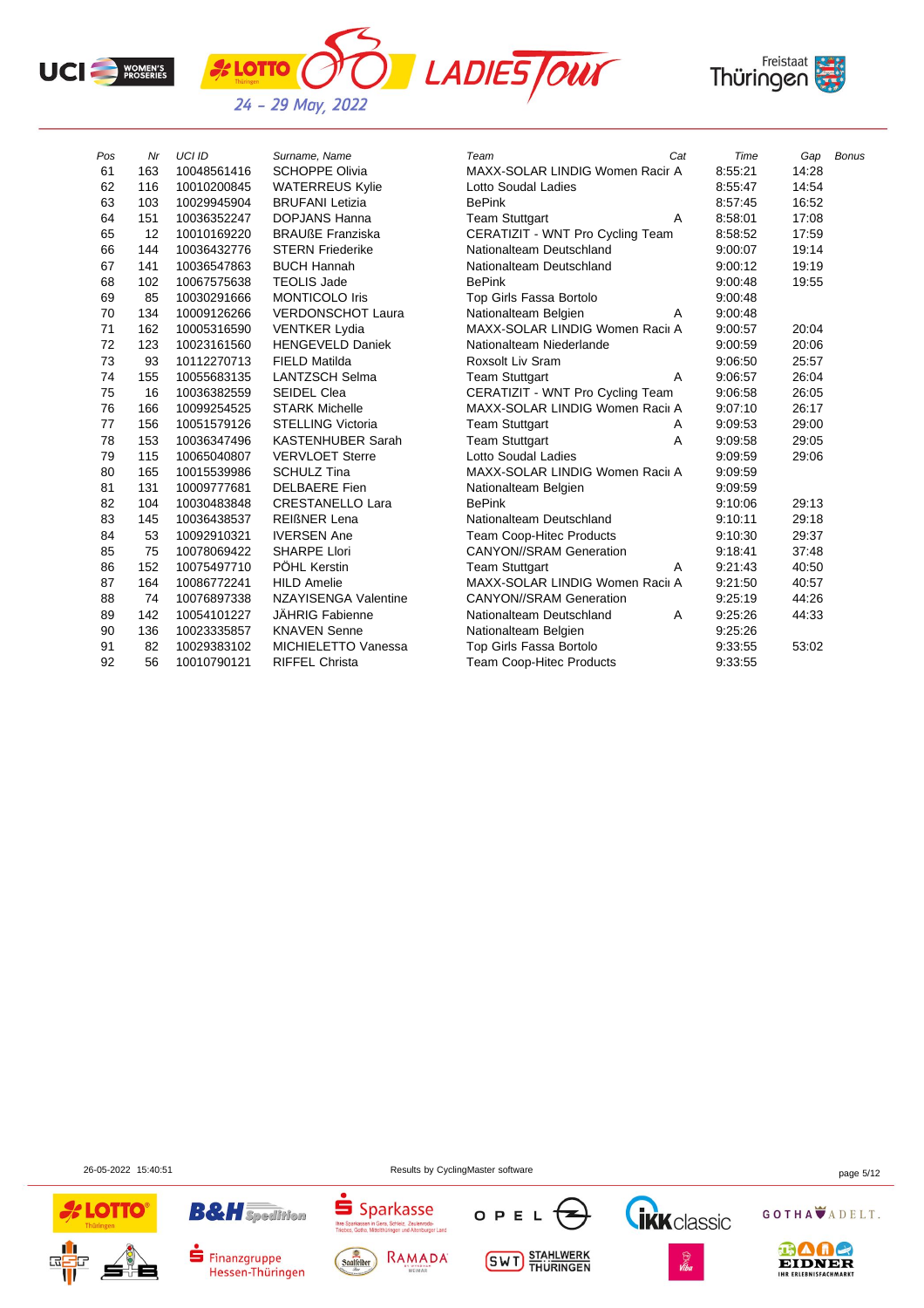





## **Young Riders Result Stage 3 : Rund um Dörtendorf**

| Pos            | Nr  | <b>UCI ID</b> | Surname, Name              | Team                             | Time    | Gap   |
|----------------|-----|---------------|----------------------------|----------------------------------|---------|-------|
| $\mathbf{1}$   | 31  | 10022698485   | <b>GERRITSE Femke</b>      | Parkhotel Valkenburg             | 3:26:57 |       |
| $\overline{2}$ | 71  | 10015334771   | <b>BAUERNFEIND Ricarda</b> | <b>CANYON//SRAM Generation</b>   | 3.27:01 | 0:04  |
| 3              | 125 | 10059824126   | <b>EMPEL Fem van</b>       | Nationalteam Niederlande         | 3:27:01 | 0:04  |
| 4              | 34  | 10022772146   | <b>BREDEWOLD Mischa</b>    | Parkhotel Valkenburg             | 3.27:01 | 0:04  |
| 5              | 101 | 10030159607   | <b>ZANARDI Silvia</b>      | <b>BePink</b>                    | 3:27:01 | 0:04  |
| 6              | 44  | 10086486796   | <b>TOWERS Alice</b>        | Le Col - Wahoo                   | 3:27:01 | 0:04  |
| $\overline{7}$ | 146 | 10054429714   | RIEDMANN Linda             | Nationalteam Deutschland         | 3:27:14 | 0:17  |
| 8              | 132 | 10064983920   | <b>GOOSSENS Marthe</b>     | Nationalteam Belgien             | 3:27:20 | 0:23  |
| 9              | 106 | 10015335377   | <b>HAJKOVA Markéta</b>     | <b>BePink</b>                    | 3:27:37 | 0:40  |
| 10             | 113 | 10062630153   | <b>GEURTS Mijntje</b>      | Lotto Soudal Ladies              | 3:27:40 | 0:43  |
| 11             | 32  | 10023144483   | <b>NOOIJEN Lieke</b>       | Parkhotel Valkenburg             | 3:27:42 | 0:45  |
| 12             | 114 | 10064951483   | <b>GIELKENS Esmée</b>      | Lotto Soudal Ladies              | 3:27:42 | 0:45  |
| 13             | 43  | 10058506340   | <b>KING Eluned</b>         | Le Col - Wahoo                   | 3:27:42 | 0:45  |
| 14             | 33  | 10022814279   | ROOIJEN Anne van           | Parkhotel Valkenburg             | 3:27:42 | 0:45  |
| 15             | 66  | 10066772861   | <b>FOUQUENET Amandine</b>  | Arkea Pro Cycling Team           | 3:27:49 | 0:52  |
| 16             | 144 | 10036432776   | <b>STERN Friederike</b>    | Nationalteam Deutschland         | 3:27:52 | 0:55  |
| 17             | 154 | 10036382660   | <b>KRAHL Judith</b>        | <b>Team Stuttgart</b>            | 3:27:52 | 0:55  |
| 18             | 103 | 10029945904   | <b>BRUFANI Letizia</b>     | <b>BePink</b>                    | 3:27:54 | 0:57  |
| 19             | 141 | 10036547863   | <b>BUCH Hannah</b>         | Nationalteam Deutschland         | 3:27:57 | 1:00  |
| 20             | 163 | 10048561416   | <b>SCHOPPE Olivia</b>      | MAXX-SOLAR LINDIG Women Racing   | 3:28:06 | 1:09  |
| 21             | 151 | 10036352247   | DOPJANS Hanna              | <b>Team Stuttgart</b>            | 3:28:10 | 1:13  |
| 22             | 105 | 10028734212   | <b>VITILLO Matilde</b>     | <b>BePink</b>                    | 3:28:12 | 1:15  |
| 23             | 124 | 10023376071   | WETERING Carola van de     | Nationalteam Niederlande         | 3:28:20 | 1:23  |
| 24             | 81  | 10029808282   | <b>BARIANI Giorgia</b>     | Top Girls Fassa Bortolo          | 3.28.26 | 1:29  |
| 25             | 85  | 10030291666   | <b>MONTICOLO Iris</b>      | Top Girls Fassa Bortolo          | 3:28:26 | 1:29  |
| 26             | 102 | 10067575638   | <b>TEOLIS Jade</b>         | <b>BePink</b>                    | 3:28:33 | 1:36  |
| 27             | 123 | 10023161560   | <b>HENGEVELD Daniek</b>    | Nationalteam Niederlande         | 3:29:09 | 2:12  |
| 28             | 86  | 10067801061   | <b>PALAZZI Alice</b>       | Top Girls Fassa Bortolo          | 3:29:49 | 2:52  |
| 29             | 122 | 10091217366   | <b>OUDEMAN Maud</b>        | Nationalteam Niederlande         | 3:32:53 | 5:56  |
| 30             | 54  | 10020423332   | <b>JØRGENSEN Tiril</b>     | Team Coop-Hitec Products         | 3:37:26 | 10:29 |
| 31             | 155 | 10055683135   | <b>LANTZSCH Selma</b>      | <b>Team Stuttgart</b>            | 3.37.26 | 10:29 |
| 32             | 74  | 10076897338   | NZAYISENGA Valentine       | <b>CANYON//SRAM Generation</b>   | 3:37:31 | 10:34 |
| 33             | 153 | 10036347496   | <b>KASTENHUBER Sarah</b>   | <b>Team Stuttgart</b>            | 3:37:36 | 10:39 |
| 34             | 156 | 10051579126   | <b>STELLING Victoria</b>   | <b>Team Stuttgart</b>            | 3.37.38 | 10:41 |
| 35             | 16  | 10036382559   | <b>SEIDEL Clea</b>         | CERATIZIT - WNT Pro Cycling Team | 3:37:44 | 10:47 |
| 36             | 104 | 10030483848   | <b>CRESTANELLO Lara</b>    | <b>BePink</b>                    | 3:37:44 | 10:47 |
| 37             | 115 | 10065040807   | <b>VERVLOET Sterre</b>     | <b>Lotto Soudal Ladies</b>       | 3:37:44 | 10:47 |
| 38             | 145 | 10036438537   | <b>REIGNER Lena</b>        | Nationalteam Deutschland         | 3:37:56 | 10:59 |
| 39             | 75  | 10078069422   | <b>SHARPE Llori</b>        | <b>CANYON//SRAM Generation</b>   | 3:49:10 | 22:13 |
| 40             | 136 | 10023335857   | <b>KNAVEN Senne</b>        | Nationalteam Belgien             | 3:49:28 | 22:31 |
| 41             | 142 | 10054101227   | <b>JAHRIG Fabienne</b>     | Nationalteam Deutschland         | 3:49:28 | 22:31 |





**B&H** Spedition

Finanzgruppe

Hessen-Thüringen





**SWT** STAHLWERK



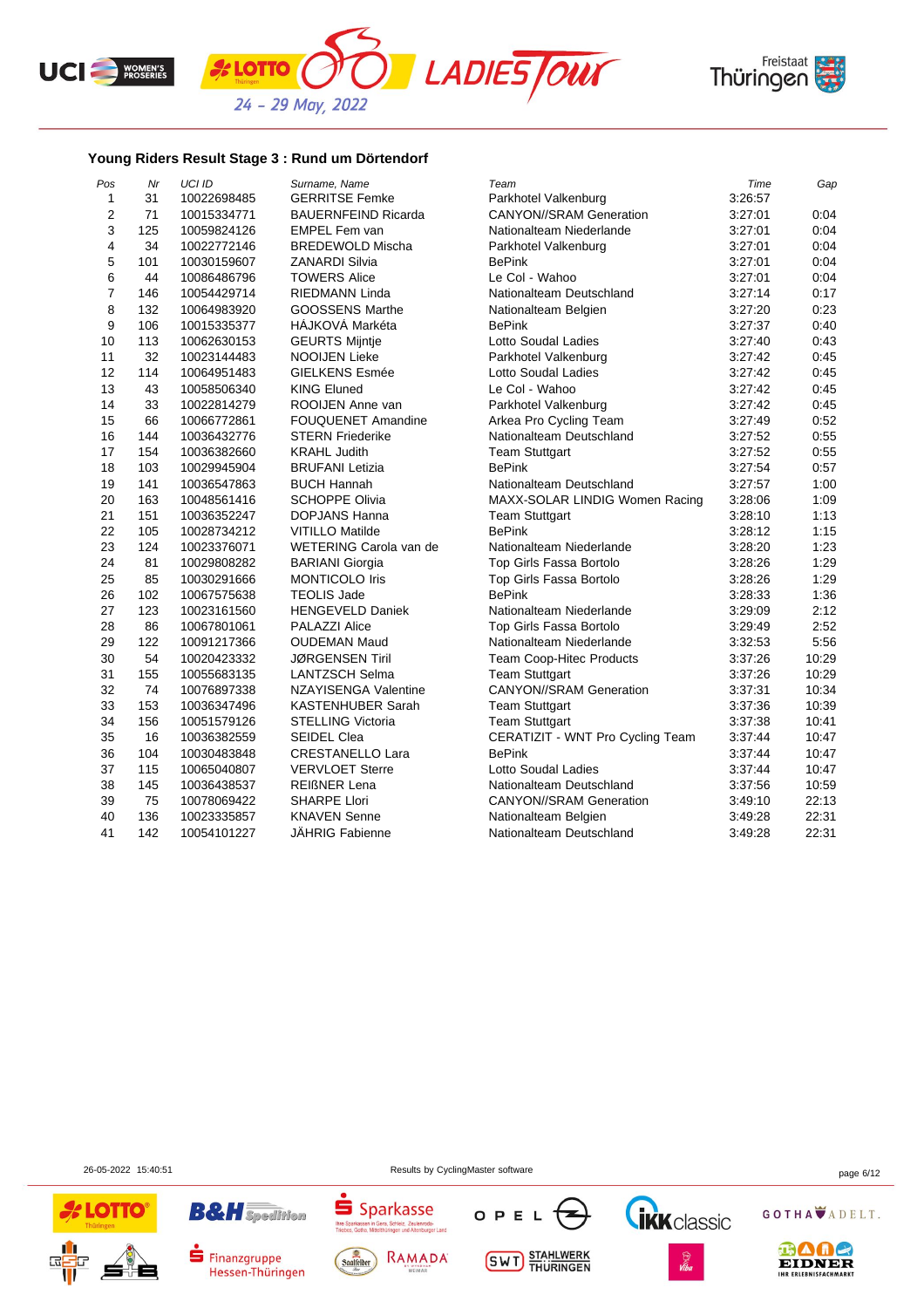





## **Young Riders Classification after Stage 3 : Rund um Dörtendorf**

| Pos            | Nr  | <b>UCI ID</b> | Surname, Name               | Team                             | Time    | Gap   |
|----------------|-----|---------------|-----------------------------|----------------------------------|---------|-------|
| 1              | 31  | 10022698485   | <b>GERRITSE Femke</b>       | Parkhotel Valkenburg             | 8:41:18 |       |
| $\overline{2}$ | 101 | 10030159607   | <b>ZANARDI Silvia</b>       | <b>BePink</b>                    | 8:41:20 | 0:02  |
| 3              | 125 | 10059824126   | <b>EMPEL Fem van</b>        | Nationalteam Niederlande         | 8:41:26 | 0:08  |
| 4              | 34  | 10022772146   | <b>BREDEWOLD Mischa</b>     | Parkhotel Valkenburg             | 8:41:26 | 0:08  |
| 5              | 71  | 10015334771   | <b>BAUERNFEIND Ricarda</b>  | <b>CANYON//SRAM Generation</b>   | 8:41:26 | 0:08  |
| 6              | 44  | 10086486796   | <b>TOWERS Alice</b>         | Le Col - Wahoo                   | 8:41:33 | 0:15  |
| $\overline{7}$ | 146 | 10054429714   | RIEDMANN Linda              | Nationalteam Deutschland         | 8:41:39 | 0:21  |
| 8              | 132 | 10064983920   | GOOSSENS Marthe             | Nationalteam Belgien             | 8:41:45 | 0:27  |
| 9              | 113 | 10062630153   | <b>GEURTS Mijntje</b>       | Lotto Soudal Ladies              | 8:42:12 | 0:54  |
| 10             | 66  | 10066772861   | <b>FOUQUENET Amandine</b>   | Arkea Pro Cycling Team           | 8:42:21 | 1:03  |
| 11             | 154 | 10036382660   | <b>KRAHL Judith</b>         | <b>Team Stuttgart</b>            | 8:44:49 | 3:31  |
| 12             | 106 | 10015335377   | HÁJKOVÁ Markéta             | <b>BePink</b>                    | 8:45:56 | 4:38  |
| 13             | 105 | 10028734212   | <b>VITILLO Matilde</b>      | <b>BePink</b>                    | 8:46:35 | 5:17  |
| 14             | 81  | 10029808282   | <b>BARIANI Giorgia</b>      | Top Girls Fassa Bortolo          | 8:46:48 | 5:30  |
| 15             | 122 | 10091217366   | <b>OUDEMAN Maud</b>         | Nationalteam Niederlande         | 8:47:32 | 6:14  |
| 16             | 33  | 10022814279   | ROOIJEN Anne van            | Parkhotel Valkenburg             | 8:48:37 | 7:19  |
| 17             | 114 | 10064951483   | <b>GIELKENS Esmée</b>       | Lotto Soudal Ladies              | 8:48:37 | 7:19  |
| 18             | 86  | 10067801061   | PALAZZI Alice               | Top Girls Fassa Bortolo          | 8:50:44 | 9:26  |
| 19             | 43  | 10058506340   | <b>KING Eluned</b>          | Le Col - Wahoo                   | 8:51:09 | 9:51  |
| 20             | 32  | 10023144483   | <b>NOOIJEN Lieke</b>        | Parkhotel Valkenburg             | 8:51:09 | 9:51  |
| 21             | 54  | 10020423332   | <b>JØRGENSEN Tiril</b>      | <b>Team Coop-Hitec Products</b>  | 8:51:51 | 10:33 |
| 22             | 124 | 10023376071   | WETERING Carola van de      | Nationalteam Niederlande         | 8:54:11 | 12:53 |
| 23             | 163 | 10048561416   | <b>SCHOPPE Olivia</b>       | MAXX-SOLAR LINDIG Women Racing   | 8:55:21 | 14:03 |
| 24             | 103 | 10029945904   | <b>BRUFANI</b> Letizia      | <b>BePink</b>                    | 8:57:45 | 16:27 |
| 25             | 151 | 10036352247   | DOPJANS Hanna               | <b>Team Stuttgart</b>            | 8:58:01 | 16:43 |
| 26             | 144 | 10036432776   | <b>STERN Friederike</b>     | Nationalteam Deutschland         | 9:00:07 | 18:49 |
| 27             | 141 | 10036547863   | <b>BUCH Hannah</b>          | Nationalteam Deutschland         | 9:00:12 | 18:54 |
| 28             | 102 | 10067575638   | <b>TEOLIS Jade</b>          | <b>BePink</b>                    | 9:00:48 | 19:30 |
| 29             | 85  | 10030291666   | <b>MONTICOLO Iris</b>       | Top Girls Fassa Bortolo          | 9:00:48 | 19:30 |
| 30             | 123 | 10023161560   | <b>HENGEVELD Daniek</b>     | Nationalteam Niederlande         | 9:00:59 | 19:41 |
| 31             | 155 | 10055683135   | <b>LANTZSCH Selma</b>       | <b>Team Stuttgart</b>            | 9:06:57 | 25:39 |
| 32             | 16  | 10036382559   | <b>SEIDEL Clea</b>          | CERATIZIT - WNT Pro Cycling Team | 9:06:58 | 25:40 |
| 33             | 156 | 10051579126   | <b>STELLING Victoria</b>    | <b>Team Stuttgart</b>            | 9.09.53 | 28:35 |
| 34             | 153 | 10036347496   | <b>KASTENHUBER Sarah</b>    | <b>Team Stuttgart</b>            | 9:09:58 | 28:40 |
| 35             | 115 | 10065040807   | <b>VERVLOET Sterre</b>      | Lotto Soudal Ladies              | 9:09:59 | 28:41 |
| 36             | 104 | 10030483848   | CRESTANELLO Lara            | <b>BePink</b>                    | 9:10:06 | 28:48 |
| 37             | 145 | 10036438537   | <b>REIßNER Lena</b>         | Nationalteam Deutschland         | 9:10:11 | 28:53 |
| 38             | 75  | 10078069422   | <b>SHARPE Llori</b>         | <b>CANYON//SRAM Generation</b>   | 9:18:41 | 37:23 |
| 39             | 74  | 10076897338   | <b>NZAYISENGA Valentine</b> | <b>CANYON//SRAM Generation</b>   | 9:25:19 | 44:01 |
| 40             | 142 | 10054101227   | <b>JAHRIG Fabienne</b>      | Nationalteam Deutschland         | 9.25.26 | 44:08 |
| 41             | 136 | 10023335857   | <b>KNAVEN Senne</b>         | Nationalteam Belgien             | 9:25:26 | 44:08 |



Finanzgruppe

Hessen-Thüringen

26-05-2022 15:40:51 Results by CyclingMaster software page 7/12









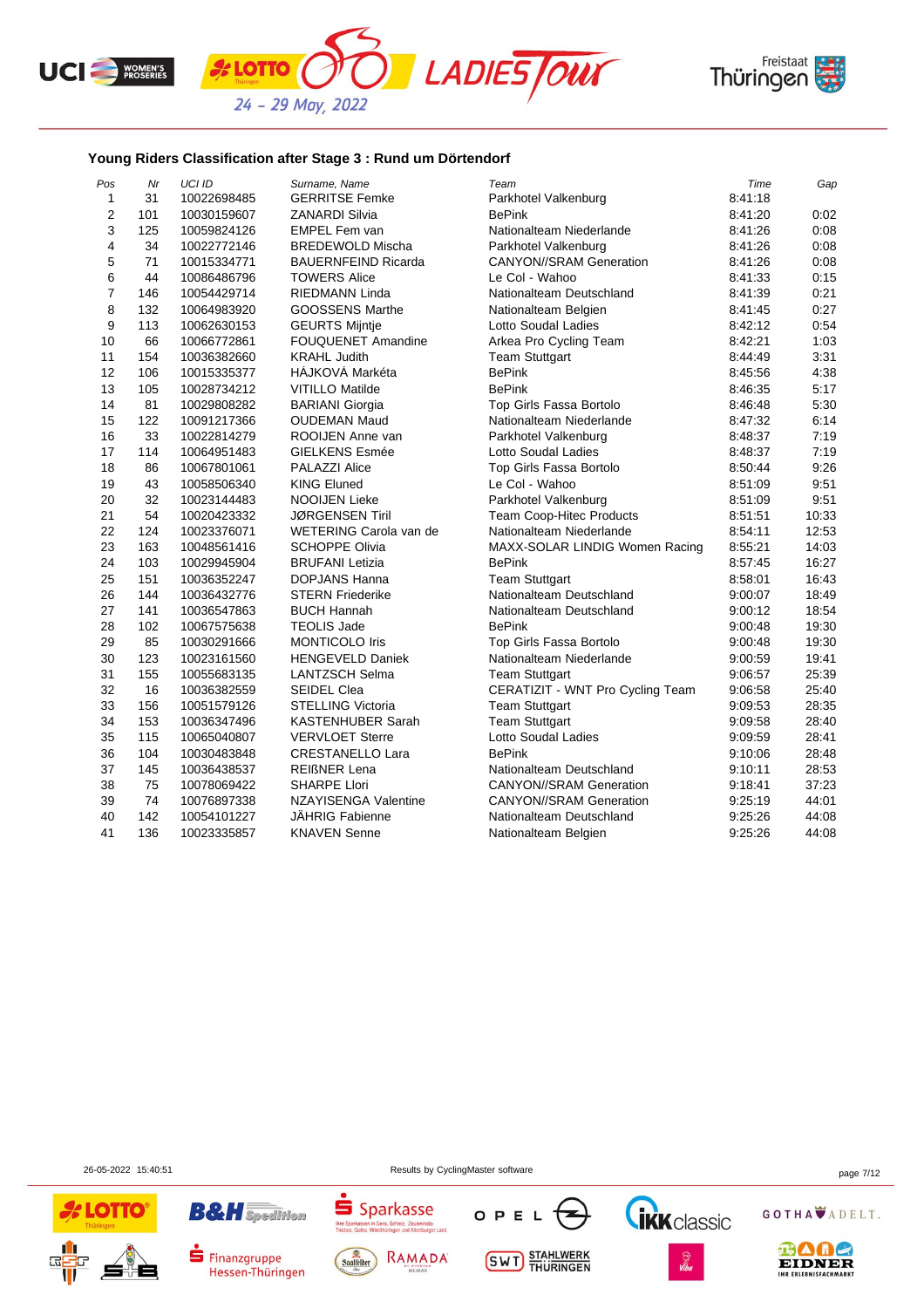





# **Sprint Classification - Stage 3 : Rund um Dörtendorf**

| <b>Sprint 1</b> |     |               |                            |                                  |                |         |
|-----------------|-----|---------------|----------------------------|----------------------------------|----------------|---------|
| Pos             | Nr  | <b>UCI ID</b> | Surname, Name              | Team                             | Points         | Seconds |
|                 | 36  | 10016031858   | <b>MARKUS Femke</b>        | Parkhotel Valkenburg             | 3              | 3       |
| 2               | 1   | 10011138311   | ROSEMAN-GANNON Ruby        | Team BIKE EXCHANGE - Jayco       | $\overline{2}$ | 2       |
| 3               | 2   | 10009115253   | <b>MANLY Alexandra</b>     | Team BIKE EXCHANGE - Jayco       |                |         |
| <b>Sprint 2</b> |     |               |                            |                                  |                |         |
| Pos             | Nr  | <b>UCI ID</b> | Surname, Name              | Team                             | Points         | Seconds |
|                 | 36  | 10016031858   | <b>MARKUS Femke</b>        | Parkhotel Valkenburg             | 3              | 3       |
| 2               | 101 | 10030159607   | <b>ZANARDI Silvia</b>      | <b>BePink</b>                    | 2              | 2       |
| 3               | 1   | 10011138311   | ROSEMAN-GANNON Ruby        | Team BIKE EXCHANGE - Jayco       |                |         |
| Sprint 3        |     |               |                            |                                  |                |         |
| Pos             | Nr  | <b>UCI ID</b> | Surname, Name              | Team                             | Points         | Seconds |
|                 | 36  | 10016031858   | <b>MARKUS Femke</b>        | Parkhotel Valkenburg             | 3              | 3       |
| 2               | 2   | 10009115253   | <b>MANLY Alexandra</b>     | Team BIKE EXCHANGE - Jayco       | 2              | 2       |
| 3               | 1   | 10011138311   | ROSEMAN-GANNON Ruby        | Team BIKE EXCHANGE - Jayco       | 1              |         |
| <b>Finish</b>   |     |               |                            |                                  |                |         |
| Pos             | Nr  | <b>UCI ID</b> | Surname, Name              | Team                             | Points         |         |
|                 | 2   | 10009115253   | <b>MANLY Alexandra</b>     | Team BIKE EXCHANGE - Jayco       | 5              |         |
| 2               | 14  | 10009639962   | <b>LACH Marta</b>          | CERATIZIT - WNT Pro Cycling Team | 4              |         |
| 3               | 31  | 10022698485   | <b>GERRITSE Femke</b>      | Parkhotel Valkenburg             | 3              |         |
| 4               | 71  | 10015334771   | <b>BAUERNFEIND Ricarda</b> | <b>CANYON//SRAM Generation</b>   | 2              |         |
| 5               | 42  | 10010199330   | <b>HOLDEN Elizabeth</b>    | Le Col - Wahoo                   |                |         |

#### **Sprint Classification after Stage 3 : Rund um Dörtendorf**

| Pos | Nr  | Name                             | Team       |   | 2 | 3 | Total |
|-----|-----|----------------------------------|------------|---|---|---|-------|
|     | 2   | <b>MANLY Alexandra</b>           | <b>BEX</b> | 8 | 3 | 8 | 19    |
| 2   | 36  | <b>MARKUS Femke</b>              | <b>PHV</b> | 4 | 3 | 9 | 16    |
| 3   |     | ROSEMAN-GANNON Ruby              | <b>BEX</b> | 4 | 2 | 4 | 10    |
| 4   | 13  | <b>CONFALONIERI Maria Giulia</b> | <b>WNT</b> | 2 | 4 |   | 6     |
| 5   | 3   | <b>BAKER Georgia</b>             | <b>BEX</b> |   | 5 |   | 5     |
| 6   | 14  | <b>LACH Marta</b>                | <b>WNT</b> |   |   | 4 | 5     |
|     | 101 | <b>ZANARDI Silvia</b>            | <b>BPK</b> | 3 |   | 2 | 5     |
| 8   | 26  | VELDE Julie van de               | <b>PLP</b> |   | 3 |   | 3     |
| 9   | 161 | <b>FOX Katharina</b>             | <b>MSL</b> |   | 3 |   | 3     |
| 10  | 31  | <b>GERRITSE Femke</b>            | <b>PHV</b> |   |   | 3 | 3     |
| 11  | 42  | <b>HOLDEN Elizabeth</b>          | <b>LEW</b> | 2 |   |   | 3     |
| 12  | 34  | <b>BREDEWOLD Mischa</b>          | <b>PHV</b> | 2 |   |   |       |
| 13  | 71  | <b>BAUERNFEIND Ricarda</b>       | CSG        |   |   | 2 | 2     |
| 14  | 52  | GÅSKJENN Ingvild                 | <b>HPU</b> |   |   |   | 2     |
| 15  | 73  | ESPINOLA SALINAS Agua Marina     | <b>CSG</b> |   | 2 |   | 2     |
| 16  | 81  | <b>BARIANI Giorgia</b>           | TOP        |   |   |   |       |
|     |     |                                  |            |   |   |   |       |

**B&H** Spedition

Finanzgruppe

Hessen-Thüringen

OPEL

**SWT** STAHLWERK



26-05-2022 15:40:51 Results by CyclingMaster software page 8/12

 $S<sub>parkasse</sub>$ 

lhre S

Saalfelder

J d I K d SSC<br>Gera, Schleiz, Zeulenroda-<br>ttelthüringen und Altenburger Land

RAMADA

GOTHA ADELT.

**Tikk** classic

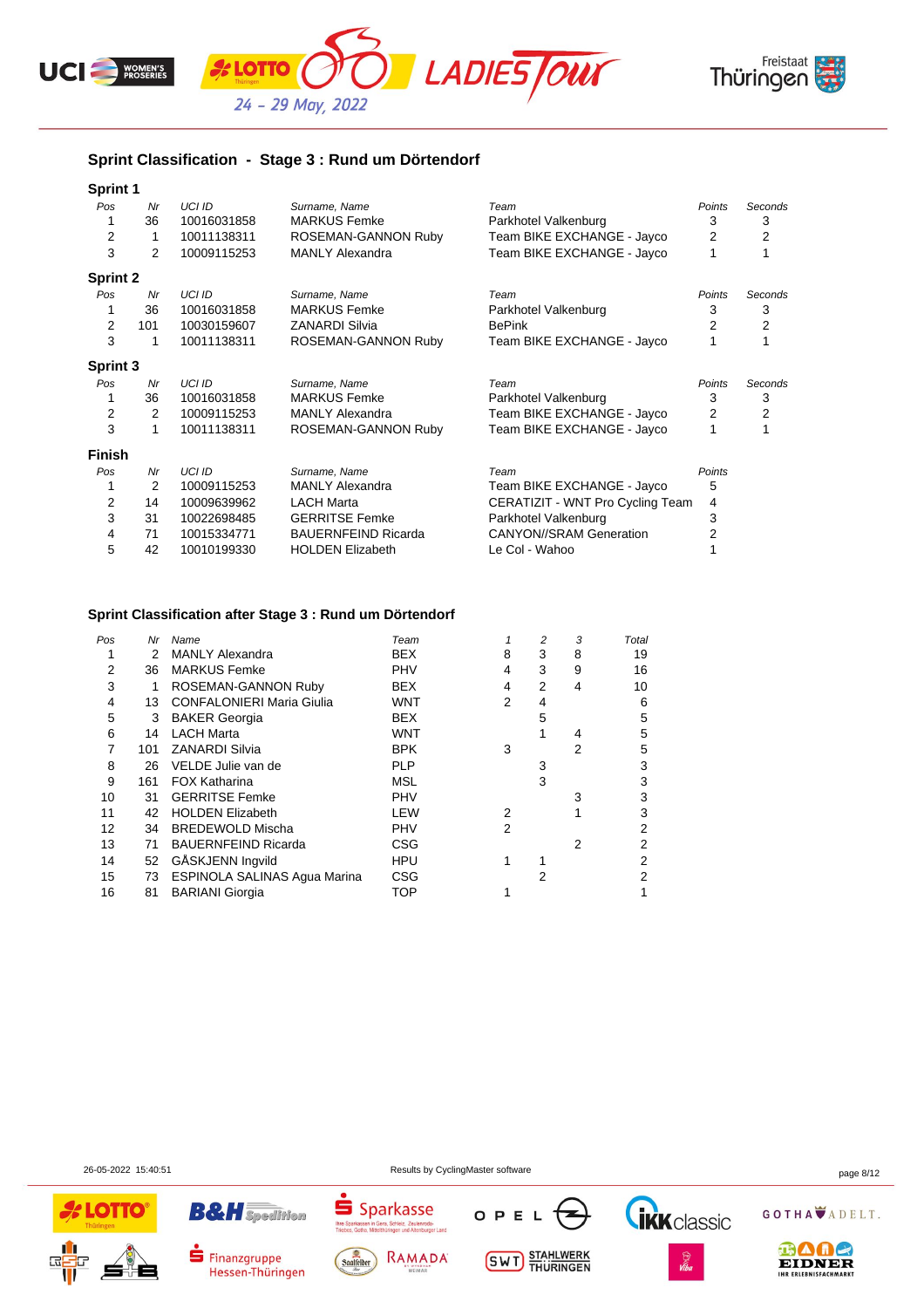



## **Mountain Classification - Stage 3 : Rund um Dörtendorf**

#### **Dörtendorfer Berg 1 (Cat 2)**

| Pos | Nr | <b>UCI ID</b>               | Surname, Name           | Team                    | Points         |
|-----|----|-----------------------------|-------------------------|-------------------------|----------------|
|     | 24 | 10109439222                 | <b>GHEKIERE Justine</b> | Plantur-PURA            | 5              |
| 2   | 84 | 10014963040                 | SILVESTRI Debora        | Top Girls Fassa Bortolo | 3              |
| 3   | 92 | 10014838051                 | <b>BARROW Justine</b>   | Roxsolt Liv Sram        | $\overline{2}$ |
|     |    | Dörtendorfer Berg 2 (Cat 2) |                         |                         |                |
| Pos | Nr | UCI ID                      | Surname, Name           | Team                    | Points         |
|     | 24 | 10109439222                 | <b>GHEKIERE Justine</b> | Plantur-PURA            | 5              |
| 2   | 84 | 10014963040                 | SILVESTRI Debora        | Top Girls Fassa Bortolo | 3              |
| 3   | 34 | 10022772146                 | <b>BREDEWOLD Mischa</b> | Parkhotel Valkenburg    | $\overline{2}$ |
|     |    | Dörtendorfer Berg 3 (Cat 2) |                         |                         |                |
| Pos | Nr | UCI ID                      | Surname, Name           | Team                    | Points         |
|     | 24 | 10109439222                 | <b>GHEKIERE Justine</b> | Plantur-PURA            | 5              |
| 2   | 84 | 10014963040                 | SILVESTRI Debora        | Top Girls Fassa Bortolo | 3              |
| 3   | 21 | 10003293940                 | <b>CANT Sanne</b>       | Plantur-PURA            | 2              |
|     |    | Dörtendorfer Berg 4 (Cat 2) |                         |                         |                |
| Pos | Nr | UCI ID                      | Surname, Name           | Team                    | Points         |
|     | 24 | 10109439222                 | <b>GHEKIERE Justine</b> | Plantur-PURA            | 5              |
| 2   | 83 | 10014963848                 | <b>MARTURANO Greta</b>  | Top Girls Fassa Bortolo | 3              |
| 3   | 46 | 10123257476                 | AGT Eva van             | Le Col - Wahoo          | $\overline{2}$ |

#### **Mountain Classification after Stage 3 : Rund um Dörtendorf**

| Pos | Nr  | <b>UCI ID</b> | Surname, Name                                        | Team                           | Points |
|-----|-----|---------------|------------------------------------------------------|--------------------------------|--------|
|     | 24  | 10109439222   | <b>GHEKIERE Justine</b>                              | Plantur-PURA                   | 30     |
| 2   | 84  | 10014963040   | SILVESTRI Debora                                     | Top Girls Fassa Bortolo        | 17     |
| 3   | 46  | 10123257476   | AGT Eva van                                          | Le Col - Wahoo                 | 7      |
| 4   | 26  | 10016491596   | VELDE Julie van de                                   | Plantur-PURA                   | 5      |
| 5   | 161 | 10092556168   | <b>FOX Katharina</b>                                 | MAXX-SOLAR LINDIG Women Racing | 5      |
| 6   | 83  | 10014963848   | <b>MARTURANO Greta</b>                               | Top Girls Fassa Bortolo        | 3      |
|     | 73  | 10009859325   | ESPINOLA SALINAS Agua Marina CANYON//SRAM Generation |                                | 3      |
| 8   | 2   | 10009115253   | <b>MANLY Alexandra</b>                               | Team BIKE EXCHANGE - Jayco     | 2      |
| 9   | 21  | 10003293940   | <b>CANT Sanne</b>                                    | Plantur-PURA                   | 2      |
| 10  | 34  | 10022772146   | <b>BREDEWOLD Mischa</b>                              | Parkhotel Valkenburg           | 2      |
| 11  | 64  | 10014322739   | <b>COSTON Morgane</b>                                | Arkea Pro Cycling Team         | 2      |
| 12  | 92  | 10014838051   | <b>BARROW Justine</b>                                | Roxsolt Liv Sram               | 2      |

26-05-2022 15:40:51 Results by CyclingMaster software page 9/12





Hessen-Thüringen

Finanzgruppe





**SWT** STAHLWERK



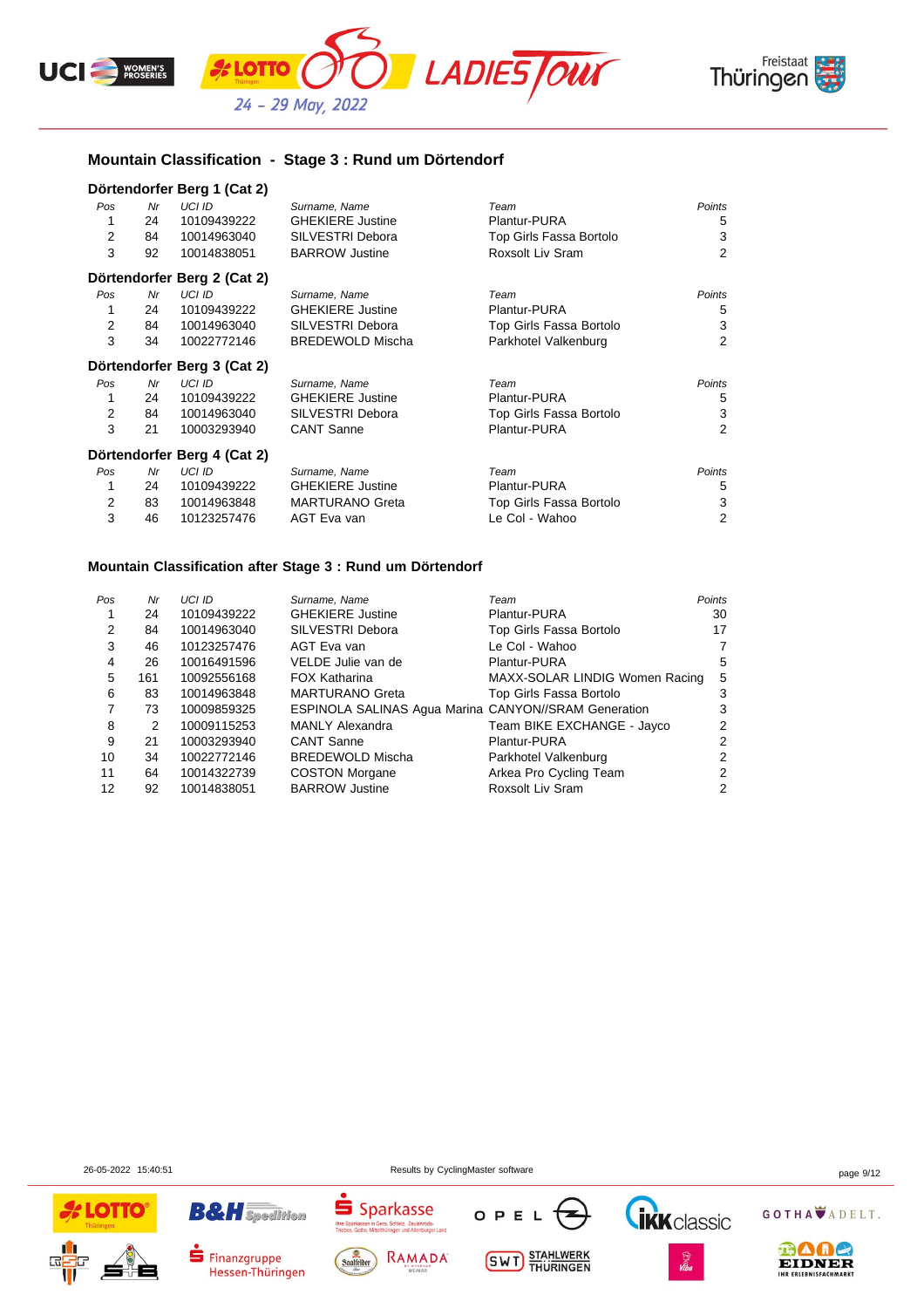





#### **Team Classification Stage 3 : Rund um Dörtendorf**

| Pos | Team                             |            | Time     | Gap   |
|-----|----------------------------------|------------|----------|-------|
|     | Le Col - Wahoo                   | LEW        | 10:21:03 |       |
| 2   | Plantur-PURA                     | <b>PLP</b> | 10:21:17 | 0:14  |
| 3   | Parkhotel Valkenburg             | PHV        | 10:21:18 | 0:15  |
| 4   | Team BIKE EXCHANGE - Jayco       | <b>BEX</b> | 10.21.21 | 0:18  |
| 5   | Nationalteam Niederlande         | NED        | 10.21.33 | 0:30  |
| 6   | CERATIZIT - WNT Pro Cycling Team | WNT        | 10:21:52 | 0:49  |
| 7   | Arkea Pro Cycling Team           | ARK        | 10:22:11 | 1:08  |
| 8   | Nationalteam Deutschland         | <b>GER</b> | 10:22:22 | 1:19  |
| 9   | <b>BePink</b>                    | <b>BPK</b> | 10:22:32 | 1:29  |
| 10  | Top Girls Fassa Bortolo          | <b>TOP</b> | 10:22:43 | 1:40  |
| 11  | Lotto Soudal Ladies              | <b>LSL</b> | 10:23:02 | 1:59  |
| 12  | Roxsolt Liv Sram                 | <b>RXS</b> | 10:23:05 | 2:02  |
| 13  | Nationalteam Belgien             | <b>BEL</b> | 10:23:52 | 2:49  |
| 14  | MAXX-SOLAR LINDIG Women Racing   | <b>MSL</b> | 10:24:16 | 3:13  |
| 15  | <b>CANYON//SRAM Generation</b>   | <b>CSG</b> | 10:32:42 | 11:39 |
| 16  | Team Stuttgart                   | <b>TST</b> | 10:33:28 | 12:25 |
| 17  | <b>Team Coop-Hitec Products</b>  | HPU        | 10:42:53 | 21:50 |

#### **General Team Classification after Stage 3 : Rund um Dörtendorf**

| Pos | Team                             |            | Time     | Gap   |
|-----|----------------------------------|------------|----------|-------|
|     | Le Col - Wahoo                   | LEW        | 26:04:25 |       |
| 2   | <b>Plantur-PURA</b>              | <b>PLP</b> | 26:04:32 | 0:07  |
| 3   | Parkhotel Valkenburg             | <b>PHV</b> | 26.04.33 | 0:08  |
| 4   | Team BIKE EXCHANGE - Jayco       | <b>BEX</b> | 26:04:36 | 0:11  |
| 5   | Nationalteam Niederlande         | <b>NED</b> | 26.05.02 | 0:37  |
| 6   | Arkea Pro Cycling Team           | <b>ARK</b> | 26:05:33 | 1:08  |
| 7   | CERATIZIT - WNT Pro Cycling Team | <b>WNT</b> | 26:09:05 | 4:40  |
| 8   | Top Girls Fassa Bortolo          | TOP        | 26:09:56 | 5:31  |
| 9   | Nationalteam Belgien             | <b>BEL</b> | 26:13:37 | 9:12  |
| 10  | <b>BePink</b>                    | <b>BPK</b> | 26:13:39 | 9:14  |
| 11  | Lotto Soudal Ladies              | <b>LSL</b> | 26.14.12 | 9:47  |
| 12  | Nationalteam Deutschland         | <b>GER</b> | 26:23:27 | 19:02 |
| 13  | Roxsolt Liv Sram                 | <b>RXS</b> | 26:24:29 | 20:04 |
| 14  | <b>Team Coop-Hitec Products</b>  | <b>HPU</b> | 26:26:08 | 21:43 |
| 15  | MAXX-SOLAR LINDIG Women Racing   | MSL        | 26.38.01 | 33:36 |
| 16  | <b>CANYON//SRAM Generation</b>   | <b>CSG</b> | 26.40.16 | 35:51 |
| 17  | <b>Team Stuttgart</b>            | TST        | 26:49:47 | 45:22 |

26-05-2022 15:40:51 Results by CyclingMaster software page 10/12





Finanzgruppe

Hessen-Thüringen



RAMADA

Saalfelder



**SWT** STAHLWERK



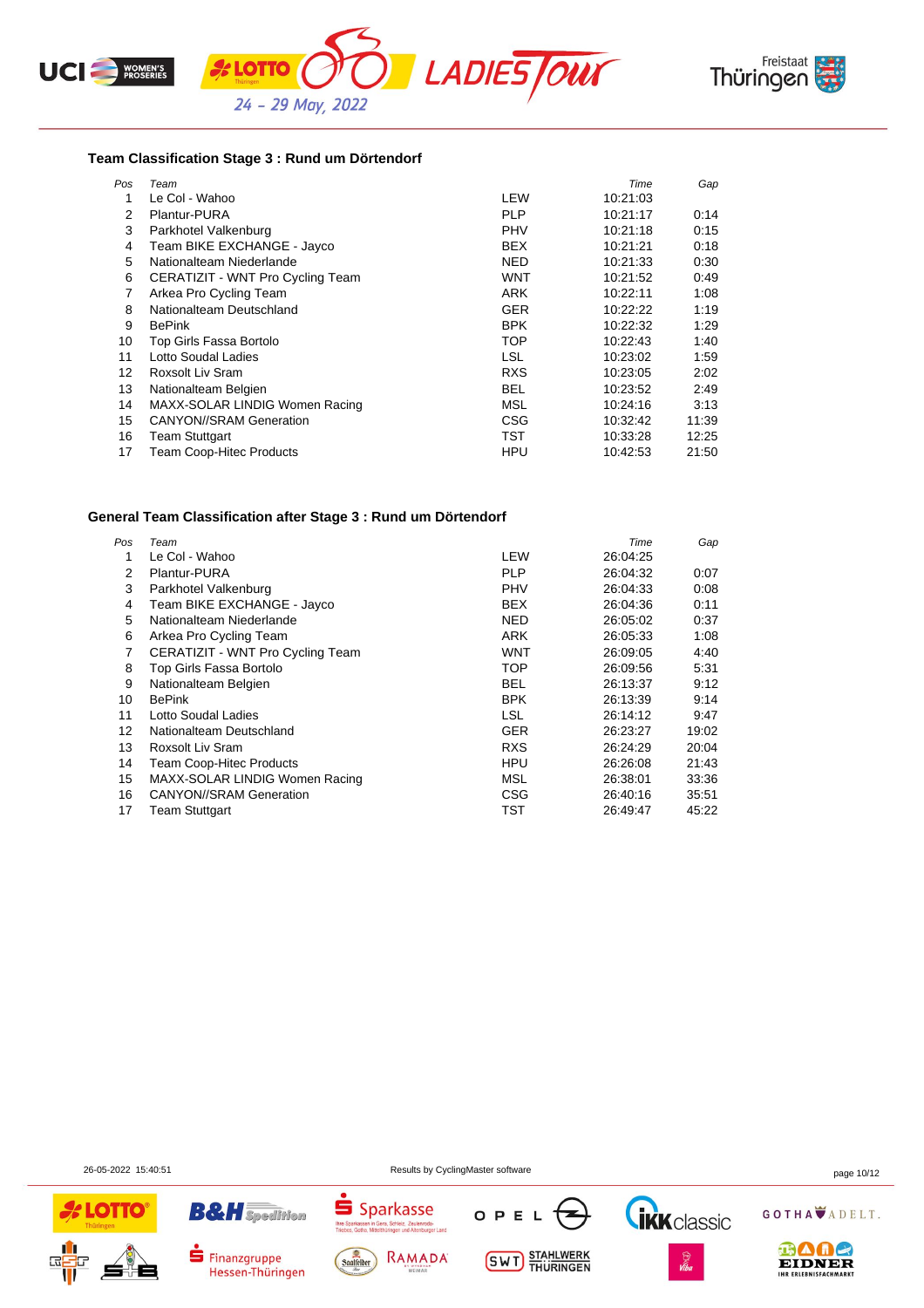



## **Order of Team Cars - Stage 4 : Rund um Schleiz**

| Order | teamNr            | Team                             | Abr        | Nation     |
|-------|-------------------|----------------------------------|------------|------------|
| 1     | 1                 | Team BIKE EXCHANGE - Jayco       | <b>BEX</b> | <b>AUS</b> |
| 2     | 2                 | CERATIZIT - WNT Pro Cycling Team | <b>WNT</b> | GER        |
| 3     | 4                 | Parkhotel Valkenburg             | <b>PHV</b> | NED        |
| 4     | 11                | <b>BePink</b>                    | <b>BPK</b> | ITA.       |
| 5     | 5                 | Le Col - Wahoo                   | LEW        | <b>GBR</b> |
| 6     | 3                 | Plantur-PURA                     | <b>PLP</b> | BEL        |
| 7     | 13                | Nationalteam Niederlande         | NED        | <b>NED</b> |
| 8     | 10                | Roxsolt Liv Sram                 | <b>RXS</b> | <b>AUS</b> |
| 9     | 8                 | <b>CANYON//SRAM Generation</b>   | CSG        | <b>GER</b> |
| 10    | 9                 | Top Girls Fassa Bortolo          | <b>TOP</b> | ITA.       |
| 11    | 7                 | Arkea Pro Cycling Team           | <b>ARK</b> | <b>FRA</b> |
| 12    | 6                 | <b>Team Coop-Hitec Products</b>  | <b>HPU</b> | <b>NOR</b> |
| 13    | 15                | Nationalteam Deutschland         | <b>GER</b> | GER        |
| 14    | 14                | Nationalteam Belgien             | BEL        | BEL        |
| 15    | $12 \overline{ }$ | Lotto Soudal Ladies              | <b>LSL</b> | BEL        |
| 16    | 17                | MAXX-SOLAR LINDIG Women Racing   | MSL        | GER        |
| 17    | 16                | <b>Team Stuttgart</b>            | TST        | GER        |

26-05-2022 15:40:51 Results by CyclingMaster software page 11/12





Hessen-Thüringen









⊕∆ae EIDNER